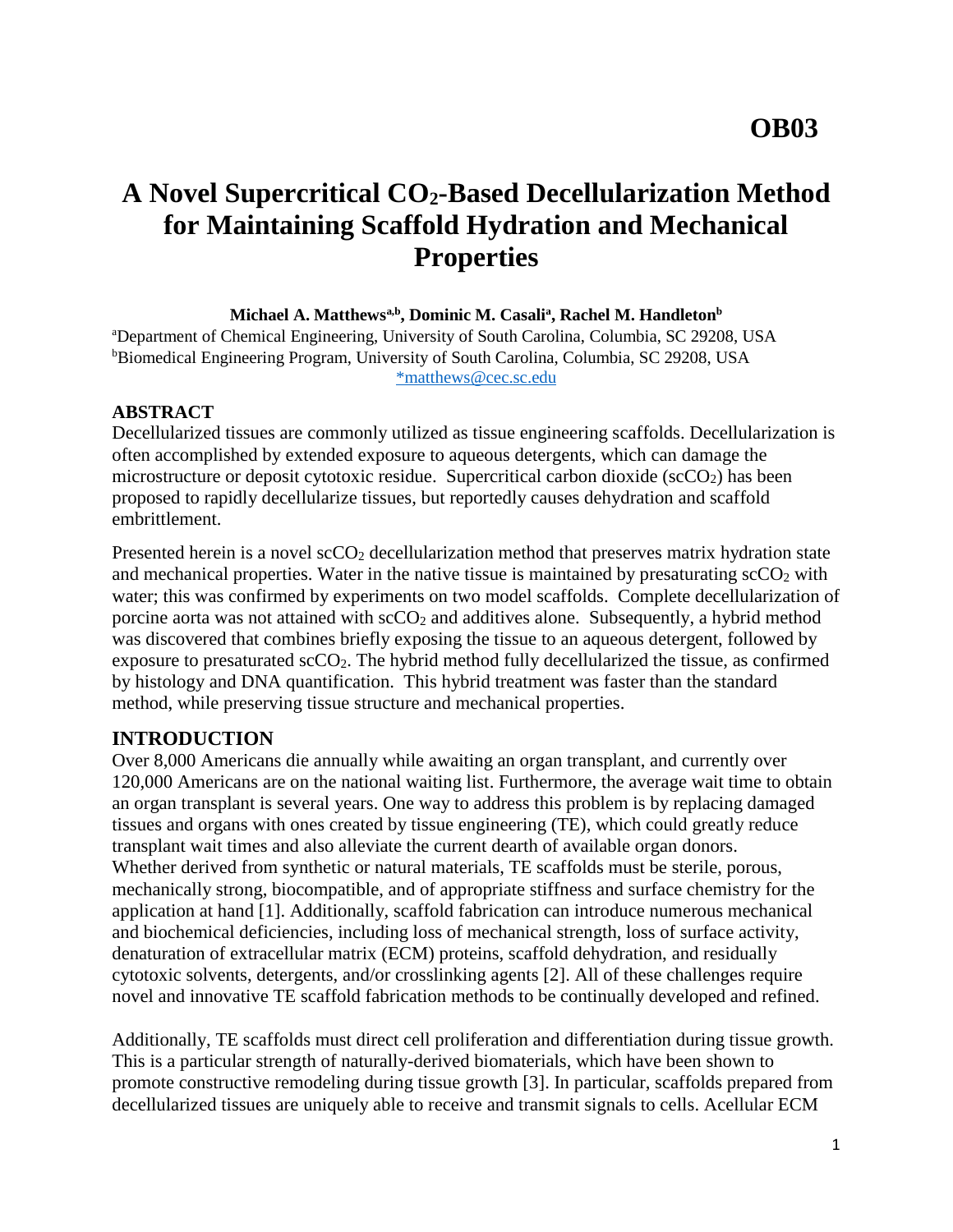scaffolds have also been shown to elicit an anti-inflammatory immune response, which may reduce risk of immune rejection [\[4\]](#page-6-3).

Decellularization is accomplished using a variety of different techniques, including physical, chemical, and enzymatic treatment [\[5\]](#page-6-4). Treatment with aqueous detergents, such as sodium dodecyl sulfate (SDS) and Triton X-100, is most common. Detergents lyse cell and nuclear membranes, but also denature proteins, which can disrupt glycosaminoglycans (GAGs), growth factors, and ECM ultrastructure [\[6\]](#page-6-5). Because of these hazards, it has become common for protocols to use detergents at very low concentrations over several days or even weeks, minimizing ECM damage while eventually removing all cells. Though this approach is effective, novel methods are desired to decellularize tissues as effectively but with shorter treatment times and without using harsh chemicals or solvents for long periods.

One relatively unexplored method is treatment employing supercritical carbon dioxide ( $\text{scCO}_2$ ).  $\text{scCO}_2$  is non-toxic, non-flammable, and relatively inert. Its mild critical temperature (31.1 $\textdegree$ C) makes it viable physiologic temperatures, and it has desirable transport properties such as high diffusivity, relatively high density, and low viscosity [\[7\]](#page-6-6).  $\sec O_2$  has been used extensively in TE applications that involve synthetic materials, particularly in polymer foaming, where  $CO<sub>2</sub>$  is used to fabricate TE scaffolds from synthetic polymers.  $\sec O_2$  has also been utilized in other biomedical applications, including extraction of biologically-relevant molecules, critical point drying, pasteurization, and sterilization of biomaterials and medical devices [\[8\]](#page-7-0).

A novel decellularization technique using  $\sec O_2$  may give considerably faster decellularization, on the order of hours instead of days. The absence of harsh chemicals or solvents could also mitigate damage to the ECM. In 2008, Sawada *et al.* used scCO<sub>2</sub> to decellularize porcine aorta, but dehydration of the scaffold during treatment prevented further progress [\[9\]](#page-7-1). In previous research, our group presented a method, presaturation of  $\sec O_2$  with water, that greatly reduces tissue dehydration during  $\sec O_2$  treatment [\[10\]](#page-7-2).

Our broad aim is to develop a novel  $\sec O_2$  decellularization method that also maintains the hydration state of the treated tissue. The objectives of this study are: (1) to quantify the extent of decellularization in porcine aorta using  $\sec O_2$  with different additives, pretreatments, and thermodynamic conditions; and  $(2)$  to present a hybrid detergent/sc $CO<sub>2</sub>$  treatment that decellularizes the tissue more quickly and as effectively as a standard detergent treatment. Achieving these objectives will enable further development of  $CO<sub>2</sub>$ -based decellularization for TE scaffolds.

## **MATERIALS AND METHODS**

## **Procurement and Standard Detergent Treatment**

Porcine aorta was obtained from a local abattoir, rinsed with phosphate-buffered saline (PBS) and cut into ring-shaped sections measuring about 1 cm in length. Specimens were stored at -20 $\degree$ C for up to 48 hr until being treated with scCO<sub>2</sub> or a standard SDS treatment. The standard SDS treatment was performed according to the protocol of Funamoto *et al.* [\[11\]](#page-7-3). Tissues were pretreated for 1 hr in a solution containing  $0.2\%$  (w/v) EDTA and 10 mM pH 8 Tris buffer to increase cell membrane permeability. They were then decellularized for 48 hr under light agitation in 0.1% (v/v) SDS, 10 mM Tris buffer, 0.2 mg/mL DNase I, and 0.02 mg/mL RNase A.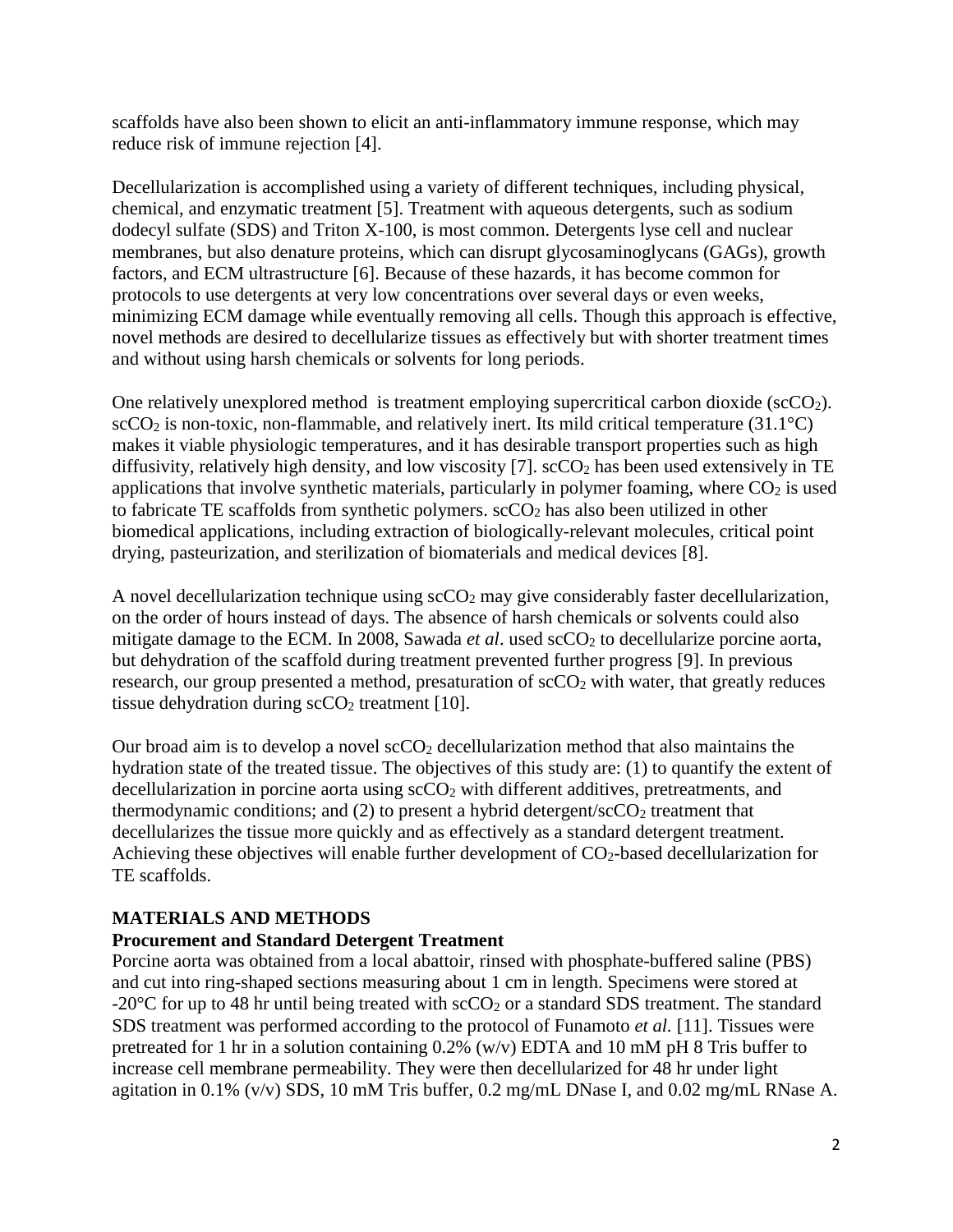Specimens were washed with PBS several times over the course of 24 hr to remove cell debris and residual detergent; thus the total time required for decellularization was 72 hours.

## **Decellularization with Supercritical CO<sup>2</sup>**

The aorta specimen (8) was loaded into the treatment chamber (7) of the  $\sec O_2$  apparatus, shown in Figure 1. The apparatus contained valves and fittings (2) rated for high pressures up to 68.9 MPa. Liquid carbon dioxide (1) was compressed in a chilled syringe pump (3) and slowly bubbled into the presaturation chamber (5) to maximize mass transfer. In this chamber, the additive and  $\sec O_2$  were stirred vigorously until reaching thermodynamic equilibrium (10-15 min with water and water solutions, 1-2 min for pure ethanol). Two different additive solutions were used to determine whether aqueous additives enhanced decellularization: ethanol and water/ethanol.



**Figure 1.** scCO<sub>2</sub> Apparatus

Once equilibrium was reached, the valve to the treatment chamber was opened, and  $\rm{scO_2}$  flow was programmed to 1 mL/min at the pump inlet. During treatment, the environmental chamber (4) was used to maintain the temperature at either 10 or 37°C, and a back-pressure regulator (11) was used to keep the pressure of the  $\rm{scCO_2}$  in the vessels constant at either 10.3 or 27.6 MPa (1500 or 4000 psi, respectively). A manual hand pump (10) was used to depressurize the system at a rate of 0.34 MPa/min (50 psi/min).

## **Histology**

After treatment, tissues were fixed in 10% neutral buffered formalin for at least 24 hr and embedded in paraffin. Tissues were then cut into 5 μm sections using a microtome and deparaffinized. The tissues were stained with either hematoxylin and eosin (to evaluate decellularization) or Masson's trichrome (to evaluate protein properties). A coverslip was mounted on slides, which were then viewed using a light microscope after waiting at least 24 hr for the slides to dry.

# **DNA Quantitation**

DNA was quantified using the Invitrogen DNAzol reagent kit (Invitrogen, Carlsbad, CA). Optical density was measured at 260 nm using a spectrophotometer (DU 730 model, Beckman-Coulter, Brea, CA) and the DNA concentration was calculated based on the absorbance measurement and initial mass of the tissue.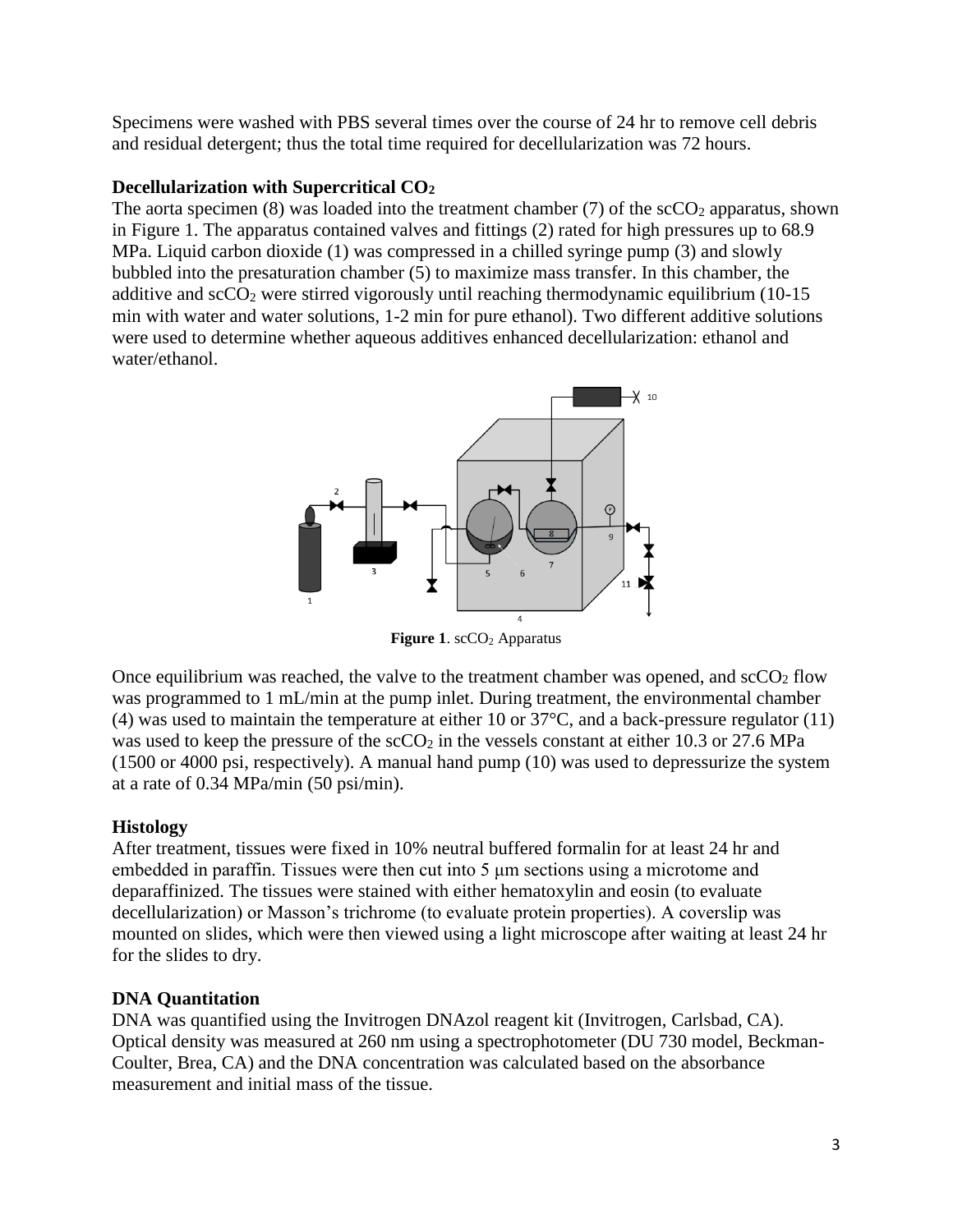#### **Hybrid SDS/CO<sup>2</sup> Treatment**

After analyzing the results of the above treatments, development of a hybrid detergent/ $\secO<sub>2</sub>$ treatment was desired. The hybrid treatment involved exposure of tissue to the standard detergent treatment solution, followed by 1 hr  $\rm{s}\rm{c}\rm{C}\rm{O}$ <sub>2</sub> treatment described previously in lieu of the PBS wash. Water and ethanol were used together as additives.

#### **Mechanical Testing**

The mechanical properties of treated aorta specimens were quantified using a uniaxial ring test as described by Twal *et al*. [\[12\]](#page-7-4). Annular samples were mounted onto a Bose Electroforce 3230 Biomechanical Tester using two parallel cannulas. Specimens were subjected to three preconditioning cycles at a rate of 0.05 mm/s with a maximum stretch ratio of 1.2 during each cycle. Samples were kept moist with PBS during preconditioning to prevent dehydration. At the start of the identical fourth cycle, load and displacement data were recorded at a rate of 50 points/sec using Wintest software.

#### **Residual SDS Quantitation**

Residual SDS from the standard and hybrid treatments was quantified using an SDS Detection and Estimation Kit (G Biosciences, St. Louis, MO).

#### **Statistical Analysis**

Numerical data are presented as mean values plus or minus one standard deviation. A Student's *t*-test was used to analyze confidence in statistical differences between groups.

## **RESULTS**

The objective of decellularization is to maximize removal of cells and cellular debris while minimizing alteration done to the ECM during treatment [\[6\]](#page-6-5). Currently, there is no universallyaccepted standard for evaluating the extent of decellularization. This is not surprising, because tissues vary greatly in stiffness, cell density, ECM composition, and numerous other characteristics. Therefore, decellularization processes must be tailored to the specific tissue of interest. However, Badylak's group recently proposed a list of three criteria that can adequately describe a decellularized tissue of any kind. They are [\[5\]](#page-6-4):

- 1. Lack of visible nuclear material in H&E and/or DAPI-stained sections
- 2. Total amount of double-stranded DNA less than 0.05 μg/mg dry tissue
- 3. No individual DNA fragment longer than 200 base pairs

In this study, we focused on the first two criteria by performing H&E staining and DNA quantitation on porcine aorta after scCO<sub>2</sub> treatment. Treatments included SDS treatment, treatment with dry  $\sec O_2$ , and treatment with presaturated  $\sec O_2$  using ethanol and water/ethanol. The thermodynamic conditions chosen were based on the factorial design and process optimization performed in Sawada's work [\[9\]](#page-7-1).

Tissue sections from each treatment were stained with hematoxylin and eosin (H&E) and observed under an optical microscope. SDS exposure indicated significant damage to ECM fibers and substantial damage to cell membranes. Tissues treated with dry  $CO<sub>2</sub>$  showed less ECM damage but mostly intact cells (no significant evidence of decellularization).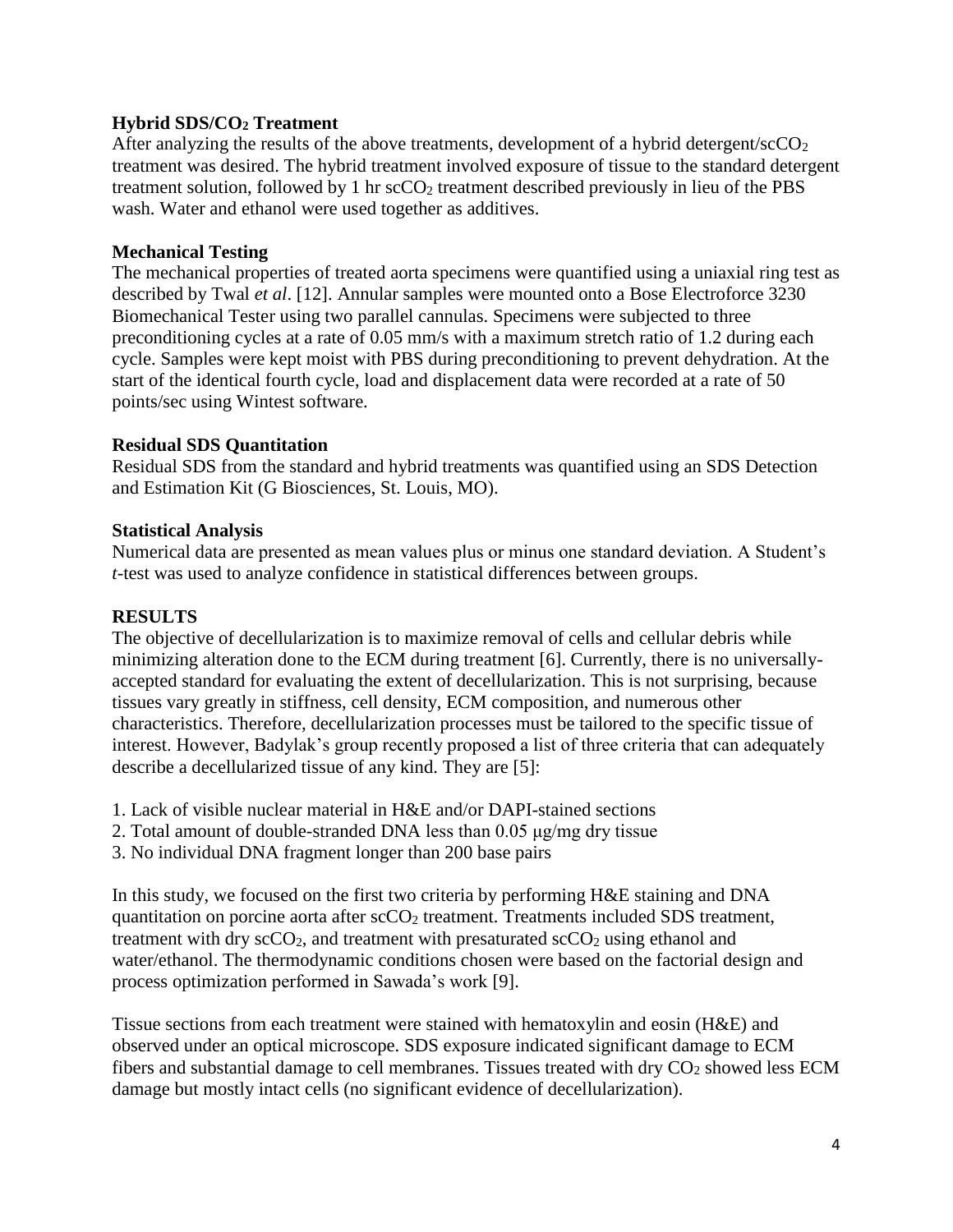To increase the polarity of the  $\sec O_2$  mixture, two additional treatments were investigated, using ethanol and ethanol/water as additive solutions. Figure 2 displays H&E-stained sections from these treatments. Treatment with ethanol alone shows considerable shriveling and branching of the elastic fibers, as was expected. However, the use of ethanol does not aid considerably in cell removal. Though some of the areas where the ECM is damaged have fewer cells, the intact elastic fibers have numerous intact cells attached to them. The addition of water to the ethanol does not markedly change the extent of decellularization, but does significantly improve the condition of the elastic fibers. This finding is expected based; the primary objective of using water as an additive is to prevent dehydration, not to remove cells. Including water as an additive was notably more effective in maintaining the alignment of the elastic fibers than ethanol alone. This supports findings in our previous work, which showed that presaturating  $\sec O_2$  with water before treatment prevents dehydration of the ECM during  $\text{scCO}_2$  treatment.



**Figure 2.** scCO<sub>2</sub> Treatments: (a) control; (b) scCO<sub>2</sub>/ethanol; (c) scCO<sub>2</sub>/water/ethanol

On the contrary, when ethanol is the only additive, shriveling and fraying of the ECM fibers is observed, as in Sawada's paper. These findings were also confirmed visually and by manual handling, as treatment clearly increased the rigidity of the matrix when water was not added, while the addition of water maintained the apparent flexibility and pliability of the material. Though interesting, the prevention of tissue dehydration is made impractical by the lack of cell removal in these experiments.

DNA quantitation confirmed histological observations. The failure of the  $\text{scCO}_2/\text{eth}$  mixture to decellularize is the most surprising result. Based on this, we theorized that  $\sec O_2$  in general may suffer from an inability to disrupt cell membranes. To test this hypothesis, a two-step hybrid SDS/scCO<sup>2</sup> decellularization treatment was investigated. With this treatment, tissues were treated with SDS as described previously, but without the subsequent PBS wash. Instead, tissues were then treated (washed) for 1 hr with  $\sec O_2$  presaturated with ethanol and water at the same thermodynamic conditions used previously.

The effect of the hybrid treatment can be seen in Figure 3. Using this hybrid approach (image c), there are no visible intact cells or cellular debris. Therefore, it is likely that the tissue is fully decellularized. This is an exciting and intriguing result that suggests polar supercritical  $CO<sub>2</sub>$  will extract intracellular debris, but cannot do so unless another agent is used to enhance membrane permeation or rupture. Significantly, the ECM fibers appear to be intact and mostly undisturbed compared to the complete SDS treatment (image b). Maintenance of fiber integrity may be a result of shorter exposure time to SDS; the  $\frac{\text{cCO}_2}{\text{water}} + \text{ethanol}$  "wash" takes only an hour instead of the day or more required for PBS washing. DNA quantitation confirmed this finding. This is a very exciting result, as the hybrid method is able to achieve the original objective: to decellularize effectively while avoiding dehydration of the tissue.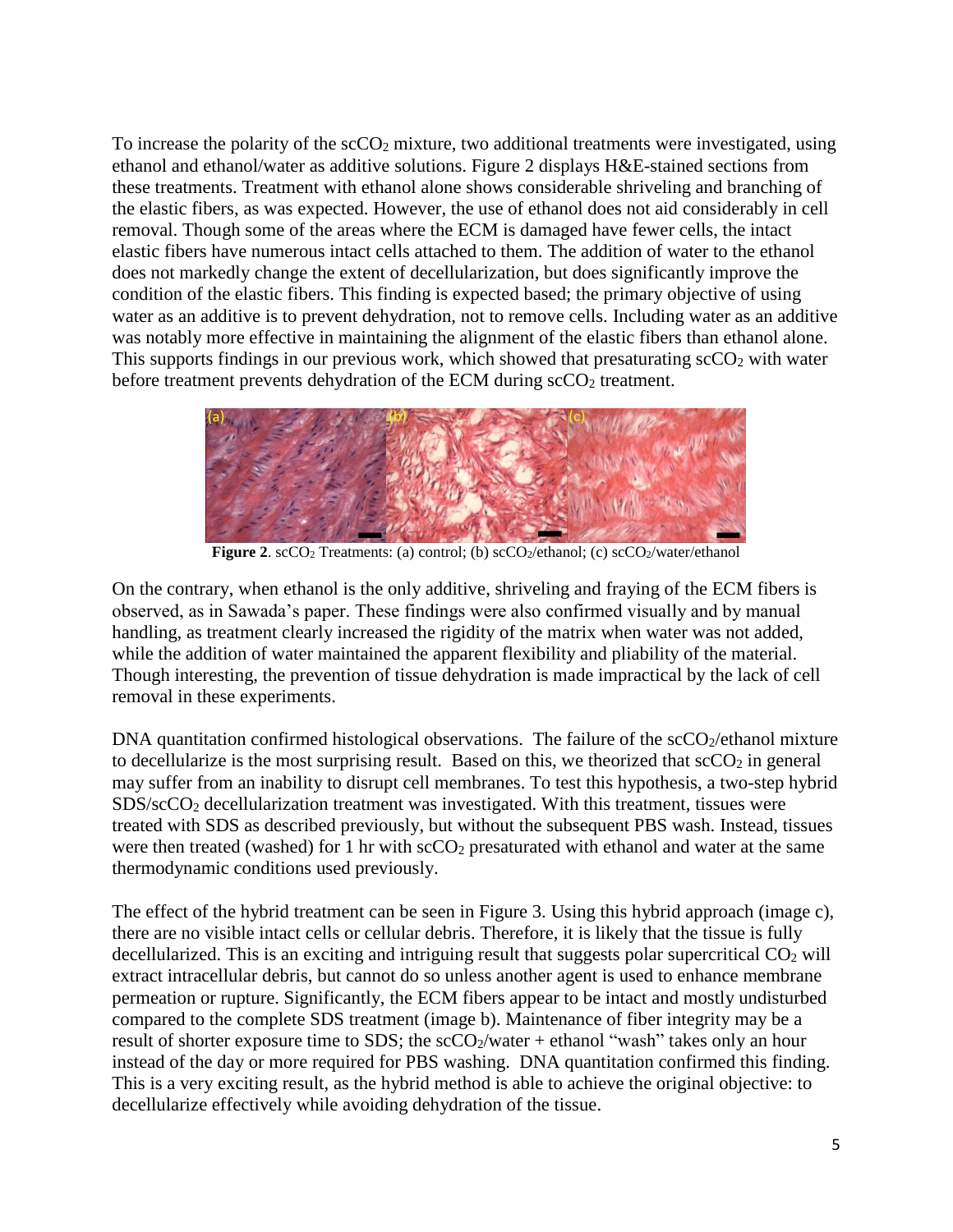

**Figure 3**. Hybrid Treatment: (a) control; (b) SDS only; (c) hybrid treatment

To analyze the physical properties of treated aorta, uniaxial tensile testing was performed on samples from selected treatments (SDS, CO<sub>2</sub>/ethanol, and hybrid). Stress responses for each treatment are presented in Table 1. As expected, SDS exposure denatures proteins and reduces stiffness, while treatment with  $\sec O_2$  and ethanol causes a significant increase in stiffness because of dehydration. Both of these extremes are mitigated by the hybrid treatment: faster treatment reduces protein denaturation and presaturation with water prevents matrix dehydration. These findings were confirmed by trichrome staining.

| Stress (kPa)      |
|-------------------|
| $32.7 \pm 5.4$    |
| $8.9 \pm 0.9$ **  |
| $60.6 \pm 13.5^*$ |
| $21.9 + 3.2*$     |
|                   |

\**p* < 0.05 compared to native \*\* $p < 0.01$  compared to native

Removal of SDS is another consideration for scaffold viability, as cytotoxicity is observed for many cell types at concentrations greater than about 0.002% SDS [\[13\]](#page-7-5). Residual SDS was quantified for the standard SDS treatment and the SDS/scCO<sub>2</sub> hybrid treatment. It was found that that one hour of  $\sec 0_2$  treatment removes about as much SDS as 24 hours of washing with PBS, a significant time savings. PBS washes also have diminishing returns, making the wash step last several days in many protocols to reduce SDS below cytotoxic levels. Thus,  $\sec O_2$  could compare even more favorably over longer time periods. This finding also indicates some solubility of SDS in the  $\sec 0_2$  treatment solution; solubility may be low because SDS is a charged molecule, but SDS does have similar molecular weight to other molecules extracted by  $scCO<sub>2</sub>$  in other studies.

#### **CONCLUSION**

We demonstrated a novel  $\sec O_2$  method for decellularizing porcine aorta without compromising its hydration state. This method offers considerably faster decellularization of tissues without requiring long-term exposure to detergents or organic solvents. As anticipated, nonpolar  $\text{scCO}_2$ solutions were proven ineffective for decellularizing porcine aorta, as measured by both histology and DNA quantitation, though presaturating  $\sec O_2$  with water did better maintain the hydration state of the matrix, even in the presence of other additives. More surprisingly, the addition of ethanol to increase  $\sec O_2$  polarity did not substantially intensify the extent of decellularization, suggesting that  $\secO_2$  alone is unable to lyse the cell membrane and that the previously proposed mechanism of whole-cell extraction is unlikely to be valid.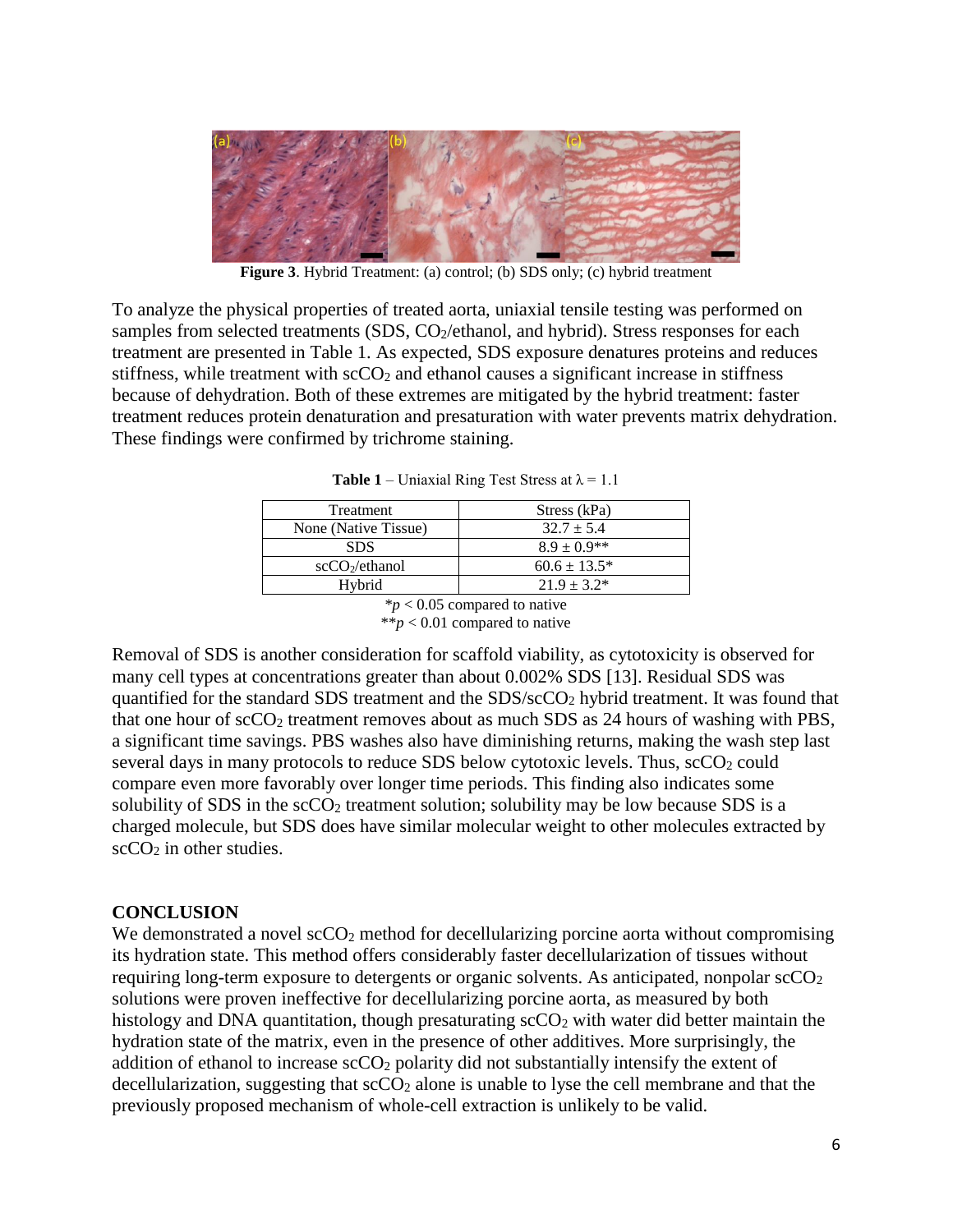The inability of  $\sec O_2$  alone is unable to disrupt cell membranes was further tested by the development of a hybrid decellularization protocol that utilized an SDS pretreatment step before washing with  $\sec O_2$  and water plus ethanol as additives. This treatment shows that  $\sec O_2$  can extract intracellular material if the cell membrane is lysed beforehand. Complete decellularization was achieved using this method, which was about 24 hr faster than the standard method and maintained the hydration state of the native tissue. Mechanical response of ECM decellularized by the hybrid treatment was similar to that of the native tissue, most residual SDS was removed, and trichrome staining showed similarity in collagen and elastin fibers before and after treatment. Still, further study is required to determine the capabilities and limitations of this method and to fully assess the effects of decellularization on the mechanical and biochemical properties of the matrix.

# **ACKNOWLEDGEMENTS**

The authors wish to acknowledge the assistance of the University of South Carolina (USC) School of Medicine for preparation of histological specimens and of USC professor Tarek Shazly for assistance with mechanical testing.

# <span id="page-6-0"></span>**REFERENCES**

[1] F. Berthiaume, T.J. Maguire, M.L. Yarmush, Tissue Engineering and Regenerative Medicine: History, Progress, and Challenges, in: J.M. Prausnitz (Ed.) Annual Review of Chemical and Biomolecular Engineering, Vol 2, Annual Reviews, Palo Alto, 2011, pp. 403-430.

<span id="page-6-1"></span>[2] B.-S. Kim, I.-K. Park, T. Hoshiba, H.-L. Jiang, Y.-J. Choi, T. Akaike, C.-S. Cho, Design of artificial extracellular matrices for tissue engineering, Progress in Polymer Science, 36 (2011) 238-268.

<span id="page-6-2"></span>[3] J.E. Reing, L. Zhang, J. Myers-Irvin, K.E. Cordero, D.O. Freytes, E. Heber-Katz, K. Bedelbaeva, D. McIntosh, A. Dewilde, S.J. Braunhut, S.F. Badylak, Degradation products of extracellular matrix affect cell migration and proliferation, Tissue Engineering Part A, 15 (2009) 605-614.

<span id="page-6-3"></span>[4] B.N. Brown, R. Londono, S. Tottey, L. Zhang, K.A. Kukla, M.T. Wolf, K.A. Daly, J.E. Reing, S.F. Badylak, Macrophage phenotype as a predictor of constructive remodeling following the implantation of biologically derived surgical mesh materials, Acta Biomaterialia, 8 (2012) 978-987.

<span id="page-6-4"></span>[5] P.M. Crapo, T.W. Gilbert, S.F. Badylak, An overview of tissue and whole organ decellularization processes, Biomaterials, 32 (2011) 3233-3243.

<span id="page-6-5"></span>[6] T.J. Keane, I.T. Swinehart, S.F. Badylak, Methods of tissue decellularization used for preparation of biologic scaffolds and *in vivo* relevance, Methods, 84 (2015) 25-34.

<span id="page-6-6"></span>[7] M.A. McHugh, V.J. Krukonis, Supercritical Fluid Extraction: Principles and Practice, Butterworth, Stoneham, Mass., 1994.